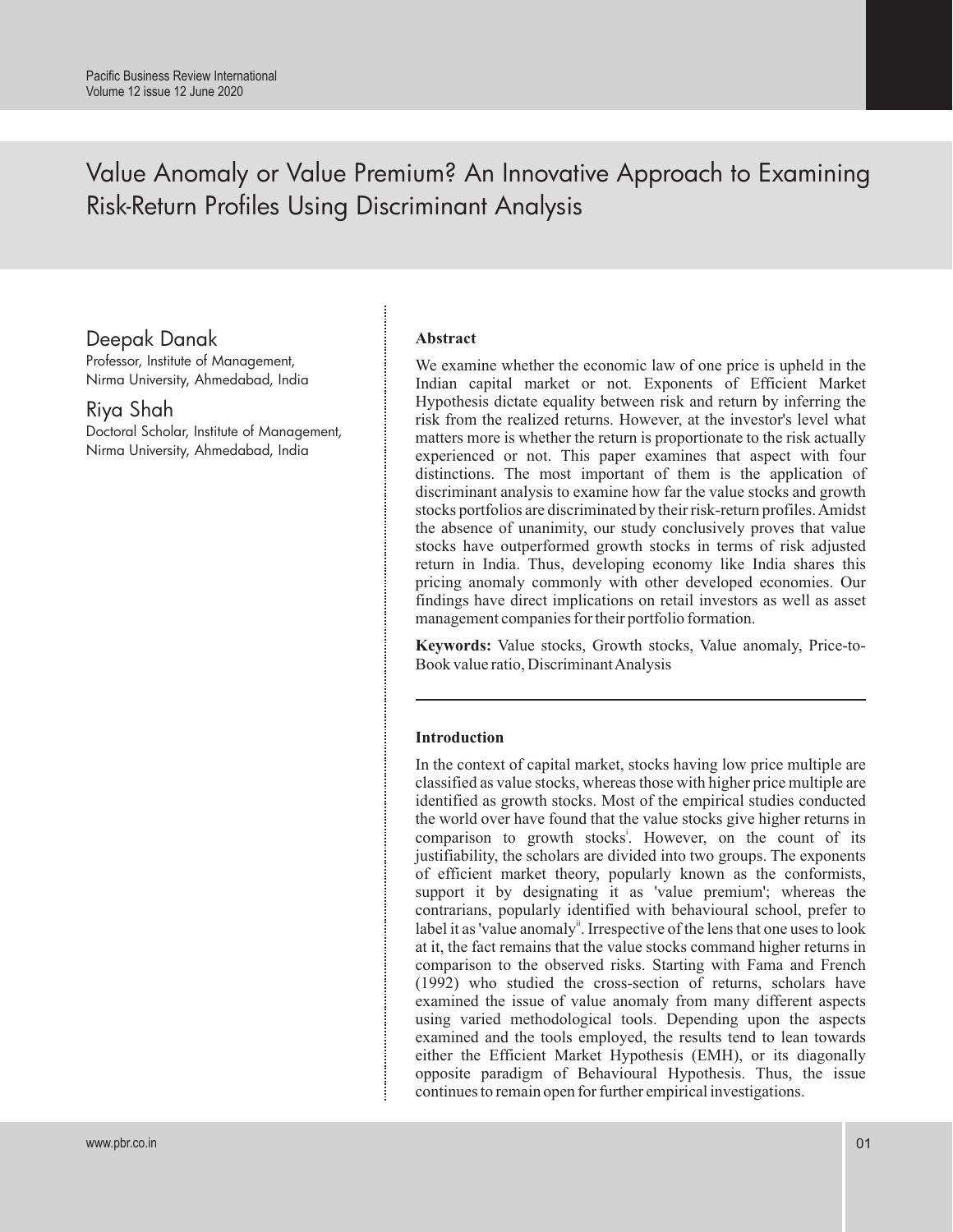The school led by Fama-French seems to be searching for 1994;Brouwer et al., 1997, Bauman and Miller, explanations to all pricing anomalies like value anomaly, 1997;Doeswijk, 1997; Porta et al., 1997; Arshanapalli et size anomaly, etc. by looking at them from the lens of al., 1998; Bauman et al., 1998. Dhatt et al., 1999; Oertmann EMH. Taking the premise that the market is efficient, they (2000),Dimson et al., (2003) studied the U.S. market for argued that any excess return on low Price-to-Book stocks the period of 1955 to 2001. The results showed the must be taken as extra risk-premium. Instead of probing existence of value anomaly. Dunis and Reilly (2004) more into it, Fama and French (1992) simply called it as a studied the U.K. market for the period from 2000 to 2002 fundamental risk premium in their pioneering work. Later, and found a statistically significant higher return on all following the suit, like many other scholars, Chen and value portfolios. Yen et al., (2004) examined the value Zhang (1998) argued that the difference in returns is due to anomaly in the Singapore stock market for the years 1975 the differences, in structural characteristics between the to 1997 and documented that the value anomaly was two groups of stocks, and articulated financial distress, majorly concentrated in the first two years after the earnings uncertainty, and financial leverage as the formation of the portfolio suggesting a mean reversion of distinguishing characteristics of value stocks. Against this, returns. Ding et al., (2005) studied the stock markets of Bouchaud et al. (2016) argued that the reason for value Japan, Indonesia, Thailand, Hong Kong, Taiwan, anomaly lies in the behavioural aspect manifested in Singapore, and Malaysia for the same period from 1975 to systematically underestimating the future return of high-<br>1997. The study concluded the existence of value anomaly quality firms, compared to low-quality firms by the in Japan, Hong Kong, Singapore, and Malaysia. The

of increased risk with value stocks. Our contention with the<br>conformists' arguments is quite simple and straight<br>forward. We say that if there are extra risks in any form,<br>finally that must get reflected, at least over a l in higher volatility in returns. Therefore, taking a long **Studies pertaining to emerging markets** period of sixteen years, we aim at examining whether the<br>excess return is coupled really with proportionately the<br> $\frac{1000}{1000}$  and  $\frac{1000}{1000}$  and  $\frac{1000}{1000}$  and  $\frac{11}{1000}$ excess return is coupled really with proportionately the<br>higher risk or not in Indian stock market. This calls for<br>measuring the actually experienced risk by the investors in<br>the two portfolios of value stocks and growth s purpose. However, being a composite measure of<br>performance, it does not facilitate to compare the levels of<br>return and risk, separately. Therefore, we opt for examining<br>the risk-return relationship separately by using two-Discriminant Analysis, which can clearly show the specific<br>influences of return and risk in the two portfolios<sup>ii</sup>. Towards<br>that, the portfolios are created using Price-to Book value<br>ratio<sup>iv</sup>.<br>In the specific studied the

There have been many studies conducted in developed<br>markets which found that value stocks outperformed<br>growth stocks in terms of raw return as well as risk-<br>adjusted return (Capaul et al., 1993;Lakonishok et al.,

analysts.<br>
Canadian stock market was studied by Athanassakos<br>
Canadian stock market was studied by Athanassakos<br>
Canadian stock market was studied by Athanassakos Given the diagonally opposite arguments under the two<br>schools of thought, we have designed this research to<br>explore whether the extra risk factors as contemplated by<br>the schools of thought, we have designed this research recoveries. Gharghori et al., (2013)examined the

provided little support to the argument of value stock **Literature Review** portfolio outperforming growth stock portfolio. Later on,<br>Senthilkumar (2009) estimated the relationship between We review only selected few research in this field that are<br>relatively recent.<br>with the size and Price-to-Book<br>value ratio of selected Indian companies for the period from **Studies pertaining to developed markets** April 2002 to March 2008. The study found a significant Price-to-Book value effect in all the groups of study.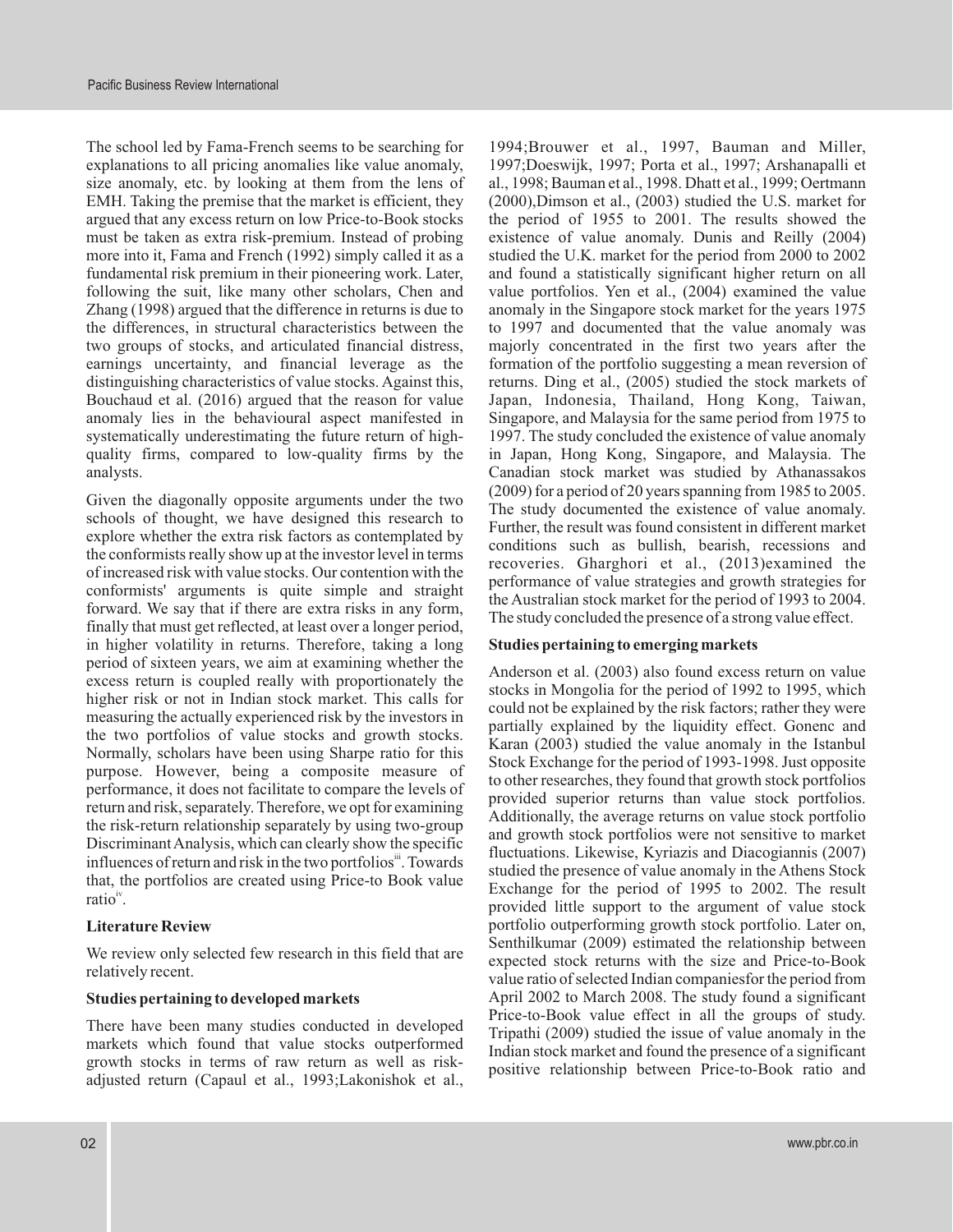equity returns for the considered period of June 1997 to as elaborated later. Towards that, the stocks are arranged in June 2007. Singh and Kaur (2015) examined the relevance the ascending order of their Price-to-Book value ratio. of fundamental strategy based on accounting information Then, Pair-I is constructed by bifurcating the companies in identifying the right set of value stocks in the Indian into two groups of above the median and below the median, stock market from 1996 through 2010. The study resulting into a value stock portfolio and a growth stock concluded that the mean market-adjusted return of stocks portfolio, respectively. The other two pairs of portfolio are was significantly higher than the return on the portfolio of formed taking extreme observations based on tercile and value stocks. Thus, it negated the presence of any value quartile in order to sharpen the effect of the discriminating premium.Akhtar (2017) studied the robustness of the variable. The validation of our approach would require a Fama-French three-factor model in the Indian market from successive increase in the explanatory power of 1993 to 2013. The study concluded that high book-to-<br>market Discriminant Analysis when we progress from median-<br>market equity stocks outperformed low book-to-market based grouping to quartile based grouping. market equity stocks outperformed low book-to-market

emerging economies, in general and India in particular, no clear evidence for or against the existence of value anomaly we also opt is<br>or value premium is documented. More than that, relating sixteen years. the level of return to the level of risk seems to be a grey area. With the above-mentioned specifications, we formulated Likewise, there have not been any studies based on a larger our research question as: Do value stocks outperform timeframe that would cover different states of the economy. growth stocks after controlling for the associated risk in the All previous studies formed only one set of the portfolio, Indian stock market?<br>mainly based on upper and lower tails of Price-to-Book mainly based on upper and lower tails of Price-to-Book **Research Methodology** ratio, or for that matter, any other value growth indicator. These observations offer us an opportunity to add value by **The Sample** conducting our research with the following four

·The standard approach, so far, for relating the level of (www.bseindia.com). The sample is drawn from S&PBSE return to the level of risk has been to use Sharpe ratio. 500 index, which covers all major industries and represents However, being a composite measure, it fails to present nearly 93% of the total market capitalization on the comparative pictures of returns and risks, separately. Of Bombay Stock Exchange. The following filtering criteria course, the t-Test would do that job, but it confines to are applied to avoid any distortions in the data to make the handling the parameter of only the return. Therefore, we analysis and conclusion more robust. have chosen to use Discriminant Analysis which is capable<br>of showing and analysing the individual effects of both risk<br>and return in terms of their ability to discriminate between<br>the value stocks and growth stocks portfol

We take relatively a longer period of sixteen years<br>spanning over 2003-04 to 2018-19. As far as Indian capital<br>market is concerned, going by BSE 500 Index, it covers<br>expansionary phase (from April 2003 to December 2007),<br>t 2009), then the subsequent recovery phase (during March III.Companies with zero and negative book values are 2009 to March 2016), and then again an expansionary excluded from the study. phase (during April 2016 onwards). This would help us IV. The companies with irregular trading are discarded to understand the phenomenon of value anomaly in different avoid surprises.

**Portfolio Formation** ·Since the Discriminant Analysis is a novel approach to this kind of study, we need to validate its application. Total 187 companies satisfied all the above-mentioned Therefore, we opt for constructing three pairs of portfolios requirements. Adopting the buy and hold strategy, three

equity firms. **Our Approach** period performance. Accordingly, we analyse performance Though, there have been some studies on value anomaly in over sixteen different holding periods starting with one year and stretching up to sixteen years. At the same time,

The data are taken from Ace-Equity database marketed by Accord Fintech Pvt. Ltd., and the website of BSE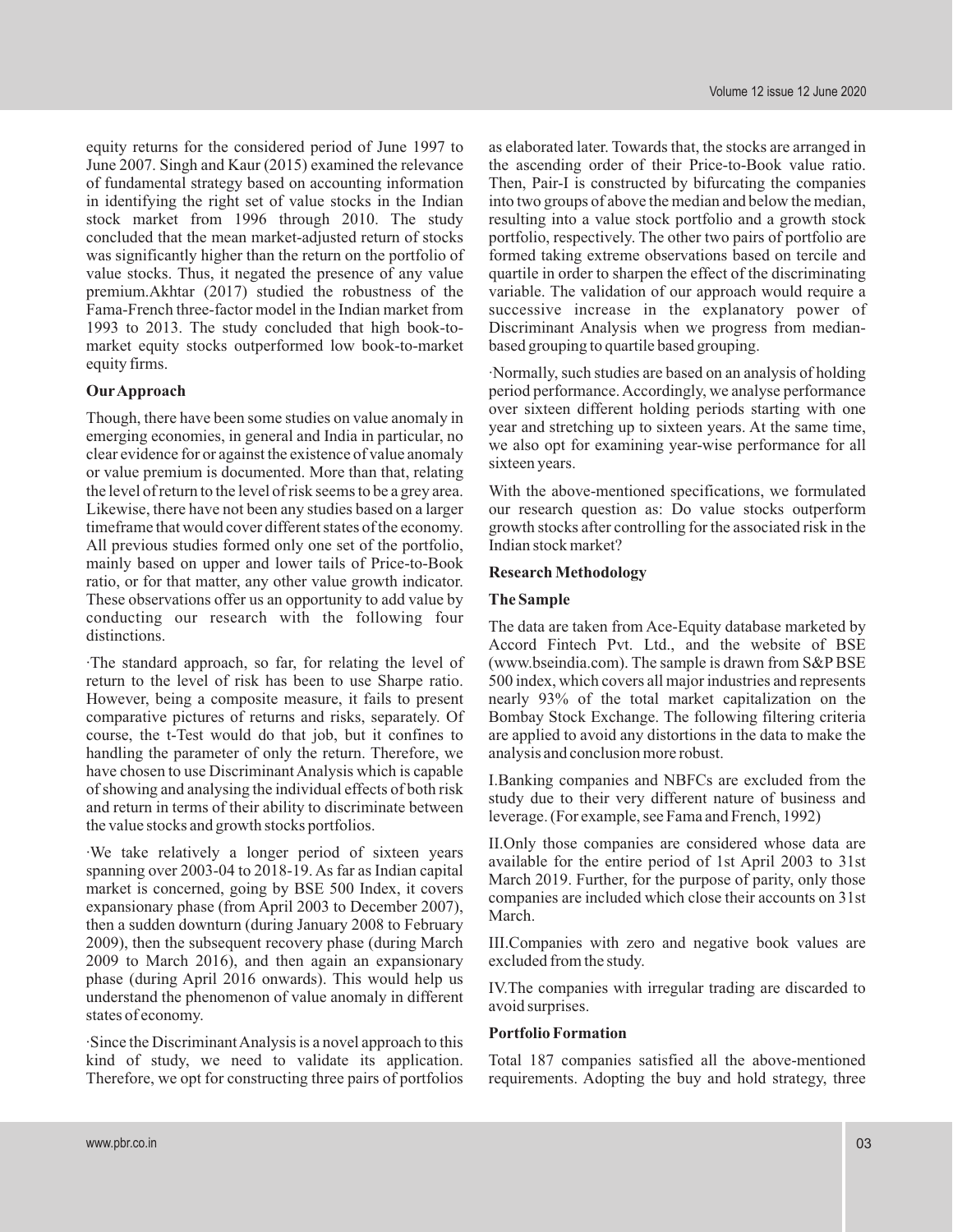pairs of portfolios are set up based on the Price-to-Book **Definitions of Terms Used** value ratios of those 187 companies on 31st March 2003. That is, in cases of Pair-II and Pair-III, all the 187<br>
companies are not considered. Rather, Pair-II is formed by<br>
as the dividends distributed by the company. Accordingly, considering only the top tercile and the bottom tercile<br>companies as value stock portfolio and growth stock<br>portfolio, respectively. Likewise, Pair-III is formed by<br>considering from 1st April and<br>considering only the top q portfolios, respectively.

Year – wise Return = 
$$
(1+r)^n - 1
$$

 $r =$  average of daily return during the year

Holding Period Return: It is calculated as geometric mean calculate the Price-to-Book value ratio as shown below. of yearly returns during the period.

Risk: The risk of a stock is measured by calculating the

Where, standard deviation of daily returns annualised for a given year.

Price-to-Book value ratio: Price-to-Book value ratio is the n=number of trading days in the year<br>most popular financial indicator in such studies. We

Price-to-Book value ratio =  $\frac{\text{Close price (as on year end)}}{\text{Book value per share}}$ 

### **Data Analysis and Results** presented in Table 1.

The descriptive statistics pertaining to the returns are

### **Table 1: Descriptive Statistics of Return**

|                           | Pair I       |              | Pair II      |              | Pair III     |              |
|---------------------------|--------------|--------------|--------------|--------------|--------------|--------------|
| <b>Particulars</b>        | <b>Value</b> | Growth       | <b>Value</b> | Growth       | <b>Value</b> | Growth       |
|                           | <b>Stock</b> | <b>Stock</b> | <b>Stock</b> | <b>Stock</b> | <b>Stock</b> | <b>Stock</b> |
| Mean                      | 0.72         | 0.46         | 0.79         | 0.46         | 0.83         | 0.49         |
| Median                    | 0.67         | 0.44         | 0.7          | 0.44         | 0.76         | 0.45         |
| Minimum                   | $-0.01$      | 0.04         | 0.3          | 0.07         | 0.3          | 0.17         |
| Maximum                   | 2.04         | 0.91         | 2.04         | 0.91         | 2.04         | 0.91         |
| Range                     | 2.05         | 0.86         | 1.73         | 0.83         | 1.73         | 0.74         |
| <b>Standard Deviation</b> | 0.35         | 0.2          | 0.35         | 0.2          | 0.37         | 0.19         |

*Source: Compiled by authors*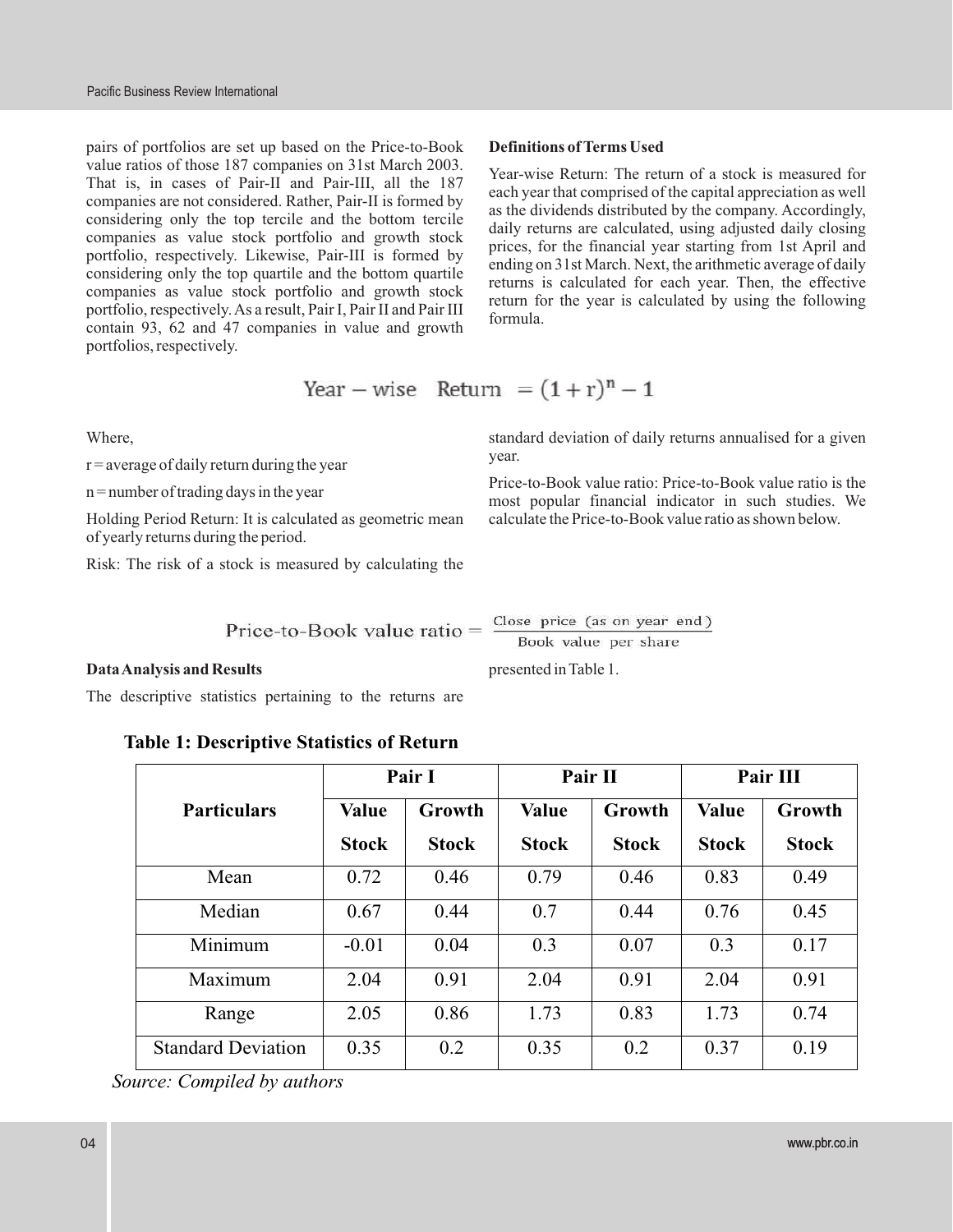the differences in returns of the two portfolios of stocks are presented in Table 2.

A cursory glance at the mean and median values of return statistically significant or not. Towards that, first we reveals that the value stock portfolios command higher checked for the normality of the return data using the returns. Therefore, now we examine using t-Test whether Kolmogorov-Smirnov test of normality. The results are Kolmogorov-Smirnov test of normality. The results are

| <b>Pairs</b> | <b>Particulars</b>  | <b>K-S Statistic</b> | df | <b>Significance level</b> |
|--------------|---------------------|----------------------|----|---------------------------|
|              |                     |                      |    |                           |
|              | Value Stock         | 0.08                 | 93 | 0.18                      |
| Pair I       |                     |                      |    |                           |
|              | <b>Growth Stock</b> | 0.09                 | 93 | 0.09                      |
|              |                     |                      |    |                           |
|              | Value Stock         | 0.12                 | 62 | 0.02                      |
| Pair II      |                     |                      |    |                           |
|              | <b>Growth Stock</b> | 0.1                  | 62 | 0.2                       |
|              |                     |                      |    |                           |
|              | Value Stock         | 0.14                 | 47 | 0.03                      |
| Pair III     |                     |                      |    |                           |
|              | <b>Growth Stock</b> | 0.15                 | 47 | 0.01                      |
|              |                     |                      |    |                           |

**Table 2: Kolmogorov-Smirnov Test of Normality**

*Source: Compiled by authors*

are satisfying the normality condition at 1% significance of risk in the two portfolios are explaining the levels of their<br>level, there is no case for examining the normality of risk returns. The analysis is conducted on t data. Now we focus on finding whether there is a well as on the basis of holding periods.<br>significant difference between the returns of two groups of significant difference between the returns of two groups of **Analysis of Difference in Returns Using t-Test** portfolio, the t-Test happens to be the major tool of analysis. (Capaul et al., 1993; Singh and Kaur, 2015). As a First, the differences in return were analysed on year-wise prelude to the t-Test, we conduct F Test, to decide as to basis using t-Test. Barring only few exceptions, for most of which version of t-Test should be used. Since F Test reveals the years the returns of value stock portf significant differences in variances in the two groups, the t-<br>significantly higher than that of growth stock portfolios. Test is conducted on the premise of unequal variances. The results are not reported here for the want of space. Then, acknowledging the fact that the significant The analysis of differences in the holding period returns is differences in return may be partly or solely due to the presented in Table 3. difference in risks, at the second stage, Discriminant

Since the risk data are derived from the return data which Analysis is employed to clearly bring out how far the levels are satisfying the normality condition at 1% significance of risk in the two portfolios are explaining returns. The analysis is conducted on the year-wise basis as

the years the returns of value stock portfolios were found

| <b>Particulars</b> | Pair I             |                     | Pair II            |                     | Pair III           |                     |
|--------------------|--------------------|---------------------|--------------------|---------------------|--------------------|---------------------|
|                    | <b>Value Stock</b> | <b>Growth Stock</b> | <b>Value Stock</b> | <b>Growth Stock</b> | <i>Value Stock</i> | <b>Growth Stock</b> |
| l year             | $2.11\%$           | 1.75%               | 2.20%              | 1.73%               | 2.23%              | 1.70%               |
| t Value            | $1.42*$            |                     | $1.51*$            |                     | $1.43*$            |                     |
| 2 years            | $7.43\%$           | 3.39%               | 8.72%              | 3.38%               | 8.95%              | 3.60%               |

**Table 3: t-Test of Holding Period-wise Mean Returns Assuming Unequal Variances**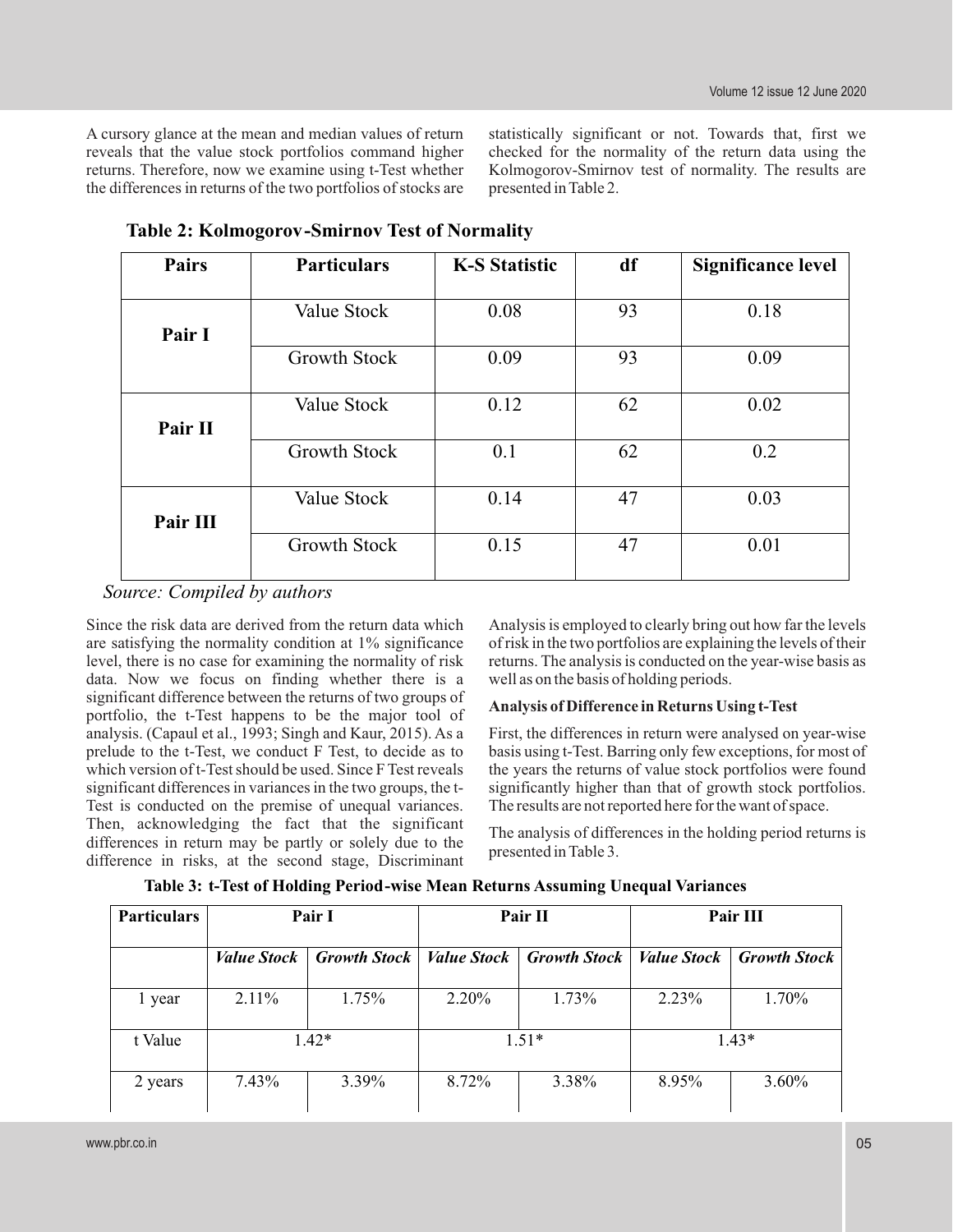| t Value  |                           | $5.27***$         |                | $5.15***$            |                | $4.59***$       |  |
|----------|---------------------------|-------------------|----------------|----------------------|----------------|-----------------|--|
| 3 years  |                           | 22.82% 7.56%      |                | 26.97% 7.43%         |                | 28.56% 7.93%    |  |
| t Value  |                           | $5.33***$         |                | $5.04***$            |                | $4.47***$       |  |
| 4 years  |                           | 29.87% 9.82%      |                | 36.21% 9.82%         |                | 38.99% 10.61%   |  |
| t Value  | $3.82***$                 |                   |                | $3.56***$            | $3.08***$      |                 |  |
| 5 years  |                           | 52.58% 13.63%     |                | 64.02% 13.64%        |                | 70.84% 14.34%   |  |
| t Value  | $\frac{3.14***}{3.14***}$ |                   | $2.80***$      |                      | $2.45***$      |                 |  |
| 6 years  |                           | 22.87% 8.85%      |                | 24.87% 9.10%         |                | 24.79% 9.52%    |  |
| t Value  |                           | $3.51***$         |                | $3.07***$            |                | $2.72***$       |  |
| 7 years  |                           | 94.89% 23.43%     |                | 112.76% 24.15%       |                | 110.98% 25.28%  |  |
| t Value  | $3.72***$                 |                   |                | $3.25***$            |                | $2.93***$       |  |
| 8 years  | 113.52% 30.44%            |                   |                | 138.48% 33.26%       |                | 149.65% 35.88%  |  |
| t Value  | $3.29***$                 |                   |                | $2.88***$            | $2.47***$      |                 |  |
| 9 years  |                           | 120.46% 34.15%    |                | 151.22% 39.12%       |                | 168.00% 43.63%  |  |
| t Value  | $2.71***$                 |                   |                | $2.40***$            |                | $2.05**$        |  |
| 10 years |                           | $119.33\%$ 41.46% |                | $152.44\%$ $48.23\%$ |                | 170.48% 54.61%  |  |
| t Value  | $2.20**$                  |                   | $1.99**$       |                      | $1.70**$       |                 |  |
| 11 years | $171.11\%$ 63.13%         |                   | 222.69% 72.97% |                      | 244.41% 80.88% |                 |  |
| t Value  | $2.67***$                 |                   | $2.54***$      |                      | $2.20**$       |                 |  |
| 12 years | $315.63\%$ 108.64%        |                   |                | 406.60% 123.30%      |                | 443.82% 128.54% |  |
| t Value  | $3.25***$                 |                   | $3.08***$      |                      |                | $2.86***$       |  |
| 13 years | $365.91\%$ $115.53\%$     |                   |                | 473.06% 128.81%      |                | 502.76% 133.32% |  |
| t Value  | $3.34***$                 |                   | $3.18***$      |                      |                | $2.90***$       |  |
| 14 years | 598.27%                   | 158.85%           | 776.33%        | 176.27%              | 840.57%        | 183.11%         |  |
| t Value  | $3.76***$                 |                   | $3.57***$      |                      |                | $3.24***$       |  |
| 15 years | 874.11%                   | 193.80%           | 1169.37%       | 219.50%              | 1294.33%       | 237.69%         |  |
| t Value  | $3.78***$                 |                   | $3.65***$      |                      |                | $3.29***$       |  |
| 16 years | 936.66%                   | 210.61%           | 1264.45%       | 244.49%              | 1388.77%       | 275.40%         |  |
| t Value  | $3.51***$                 |                   | $3.40***$      |                      |                | $3.02***$       |  |

*Source: Compiled by authors*

\* Significant at the 10 percent level

\*\* Significant at the 5 percent level

\*\*\*Significant at the 1 percent level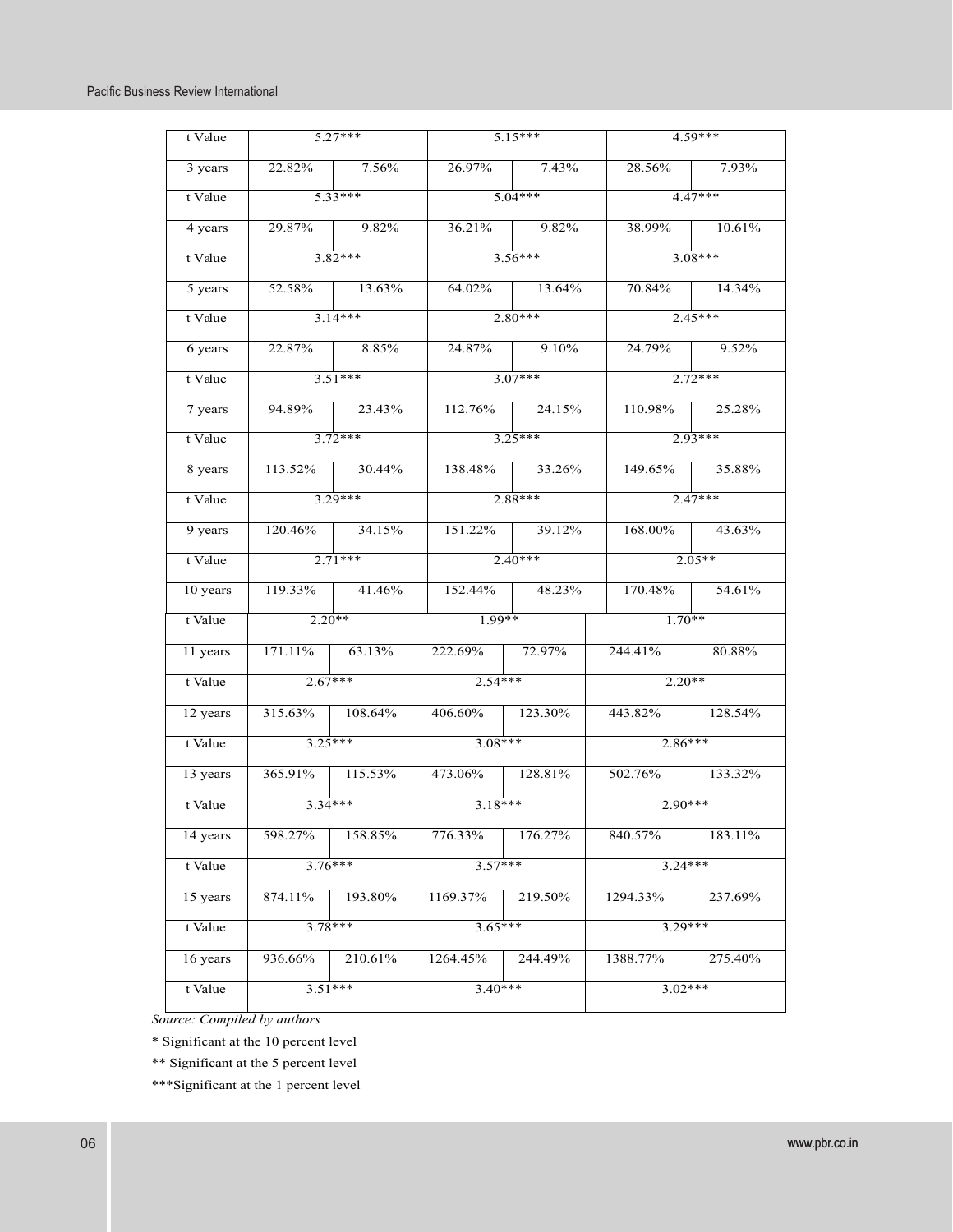concerned, Table 3 is quite eye-catching. It can be seen that return on value stocks is coupled with higher risk. This except in the first year, the returns on value stocks are requires a further investigation to know whether the higher significantly higher than that on growth stocks. It is clear return on value stock portfolios has proportionately higher that the cumulative returns on value stocks are higher risk, or otherwise. Therefore, after analysing the raw throughout the different holding periods starting from a returns, now we attempt to study the effect of risk on the holding period of two years to that of sixteen years. Two returns with the help of Discriminant Analysis. points are worth noting here. One, the first year is an **Analysis Using Discriminant Analysis** exception, and two, both F statistic and t Value go hand in hand for different holding periods. As far as the 'first-year The Discriminant Analysis is conducted on the average phenomenon' is concerned, it is quite obvious that it reveals yearly returns for the holding period of sixteen years. The the concept of the gestation period. More important is the results of Discriminant Analysis are comp the concept of the gestation period. More important is the

As far as the results of holding period-wise returns are second point, which makes it amply clear that the higher

| <b>Particulars</b>                                     | <b>Criterion</b> | Pair I | Pair II  | Pair III |
|--------------------------------------------------------|------------------|--------|----------|----------|
| Mean Values for Value Stock Portfolio                  | Return           | 0.718  | 0.786    | 0.827    |
|                                                        | <b>Risk</b>      | 1.249  | 1.341    | 1.405    |
| Mean Values for Growth Stock Portfolio                 | Return           | 0.464  | 0.463    | 0.491    |
|                                                        | <b>Risk</b>      | 0.769  | 0.761    | 0.796    |
| <b>Standardized Canonical Discriminant</b>             | Return           | 0.887  | 1.184    | 1.274    |
| <b>Function Coefficients</b>                           | <b>Risk</b>      | 0.128  | $-0.217$ | $-0.328$ |
| <b>Structure Matrix Coefficients</b>                   | Return           | 0.998  | 0.994    | 0.987    |
|                                                        | <b>Risk</b>      | 0.896  | 0.817    | 0.783    |
| <b>Canonical Correlation</b>                           |                  | 0.409  | 0.496    | 0.506    |
| <b>Classification Result (correctly</b><br>classified) |                  | 67.70% | 70.20%   | 71.30%   |

|  |  |  | <b>Table 4: Summary of Discriminant Analysis Results</b> |  |
|--|--|--|----------------------------------------------------------|--|
|--|--|--|----------------------------------------------------------|--|

*Source: Compiled by authors based on SPSS 21 output*

The test of equality of group means shows a significant to quartile-based classification, which validates the difference in both return as well as risk between the two relevance of Discriminant Analysis. The betas of risk difference in both return as well as risk between the two groups in all the three pairs. Since there is only one negative signs (except for the median-based classification, discriminant function, the canonical correlation in all the which is not a sharp classification), which shows that the three pairs can be interpreted as suggesting a fairly good risk is inversely related to the value of the portfolio. model fit. The Standardized Canonical Discriminant Further, the magnitude of negative beta coefficients of risk Function Coefficients show that the return has more is increasing gradually, which conforms to the theory. This explanatory power than risk, which casts its vote for can be interpreted as suggesting that the tercile and quartile designating the excess returns on value stocks as 'value based classifications are more reflective of the return-risk anomaly'. It should be noted that in all the three pairs, the relationship than the median-based classifications. It is returns positively explain the discriminant function. interesting to highlight that with classification getting<br>Further, the coefficient value of the return is increasing sharper (that is, with moving away from median-base gradually while moving from median-based classification going progressively to quartile-based classification), the

sharper (that is, with moving away from median-based and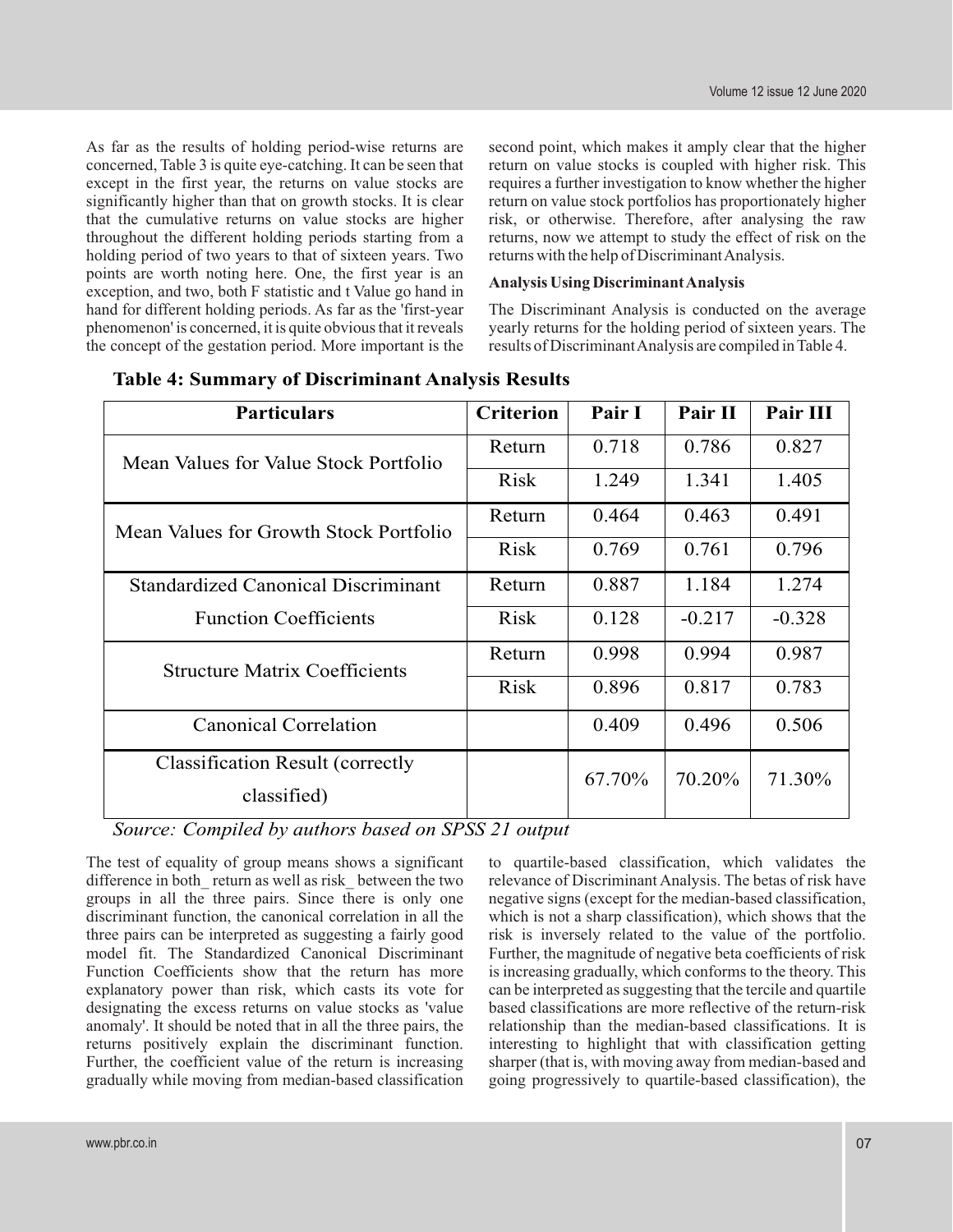explanatory power of discriminant function increases from for understanding the chemistry of their return and risk 67.7% to 71.3%, which validates the application of profile. Therefore, while developing risk-return profiles of Discriminant Analysis for capturing the effects of return value stock portfolio and growth stock portfolio, we and risk separately, as well as the notion of value anomaly. cautiously take a conservative approach by analysing daily Further, these results not only confirm the theory that value returns that would not allow any overestimation of return is a positive function of return and an inverse function of and underestimation of risk in case of value stocks. risk but also validate the intuition behind forming the However, even with that, when dissected for understanding groups based on the Price-to-Book value ratio. The the chemistry of the excess returns using Discriminant structure matrix table shows that both return and risk are Analysis, it turned out that value stocks have outperformed important variables. Thus, it is evident that there is a the growth stocks in the Indian stock market. Thus, it is significant difference between the returns controlled for the convincingly proven that the excess return on value stocks associated risks of all three pairs of the portfolio. Put cannot be called as value premium, rather it needs to be another way, the value stock portfolios generate excess labelled as value anomaly. return even after factoring for the associated higher risk. In<br>conclusion, these results unequivocally prove the existence<br>of value anomaly in the Indian market.<br>conducting the analysis. As far as the former is concerned,

years. Here, justifiably, the first year is an exception, which can be seen as nothing but the manifestation of the concept out', rather than inferring it from the return. As far as the can be seen as nothing but the manif

increase in computed values of both the return and the risk on the Price-to-Book value ratio. Obviously, the prediction go hand-in-hand. This is in the conformity of the theory that of class membership is not our objective; hence, we do not higher returns are coupled with higher risks. However, the build the Z-score model. disproportionately higher returns, for the given level of<br>risk, on value stock portfolio as revealed in the<br>Discriminant Analysis questions the EMH and the<br>associated risk-based hypothesis. It is noteworthy that the<br>displa associated risk-based hyponesis. It is noteworthly that the are no exception to the globally observed value anomaly Standardized Canonical Discriminant Function phenomenon. However, our result is not in agreement with Coefficients show that the return has more explanatory<br>power than the risk. It should be noted that in all the three<br>pairs, not only that the return positively explains the<br>discriminant function, but the coefficient value median-based classification to quartile-based classification. These observations validate the intuition<br>behind forming three pairs of portfolios based on the Price-<br>http://www.com/step-2009/who also documented that<br>the excess return on value stocks was consistently fo

stocks is a matter being extensively researched world over practitioners like individual investors and mutual funds,

**Findings** inclined by conservatism in estimating the return, and Our analysis shows that the cumulative returns on value<br>stocks are higher throughout the different holding periods,<br>staring from a holding period of two years to that of sixteen<br>staring from a holding period of two years t can be seen as nothing but the manifestation of the concept<br>of the gestation period. It gives a clear message to investors<br>that if they are inclined to form a portfolio of value stocks,<br>then the lock-in period should be a recessionary and recovery periods in the Indian stock<br>market, it turns out that the performance of value stocks<br>portfolio is independent of the state of the economy.<br>in this work, we have used it as a scientific test for Another noteworthy point is that for both the portfolios, the supporting three pairs of portfolios that we created based

even during different economic states like recessions and to-Book value ratio.

**Discussion and Conclusions Our findings of excess returns on value stocks sustaining** Excess return on value stocks as contrasted to growth over a long period of time has two implications. One on the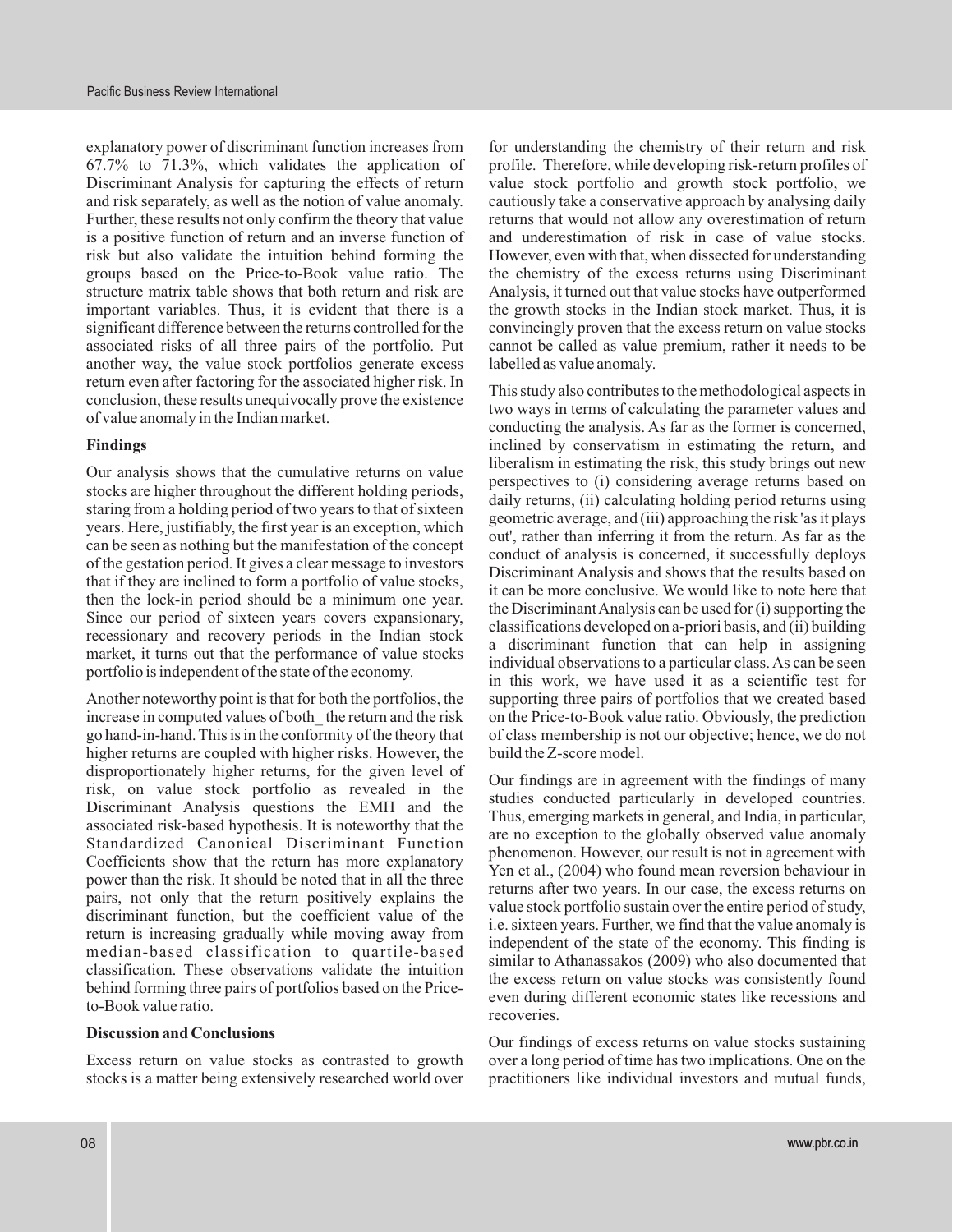and the other on the academicians. The value anomaly can Stocks. The Journal of Business, 71(4), 501-535. be exploited by the practitioners to their advantage. But at<br>the same time, to the theorists it poses a challenge of Premium for Small-Capitalization Stocks.<br>Premium for Small-Capitalization Stocks. reconciling the risks at an investor end with the set of risks<br>being inferred from returns under the risk-based Financial Analysts Journal, 55(5), 60-68. hypothesis. Dimson, E., Nagel, S., & Quigley, G. (2003). Capturing the

- Akhtar, S. (2017). Robustness of CAPM: Fama-French<br>three-factor model. SCMS Journal of Indian<br>Management, 14(1), 30-48.<br>Asia before the Asian financial crisis. Pacific-
- Anderson, J. H., Korsun, G., & Murrell, P. (2003). Glamour Basin Finance Journal, 13(2), 185-199.<br>and value in the land of Chingis Khan. Journal of
- Superinted by D. M. (2004). Alternative valuation<br>
Multifactor Asset Pricing Analysis of International<br>
Value Investment Strategies. Journal of Portfolio<br>
Management, 24(4), 10-49.<br>
Controlling Controlling Controlling Cont
- Athanassakos, G. (2009). Value versus Growth Stock<br>Returns and the Value Premium: The Canadian<br>Expected Stock Returns. The Journal of Finance,<br>Experience 1985–2005. Canadian Journal of 47(2), 427-465.
- Bauman, W. S., & Miller, R. E. (1997). Investor<br>expectations and the performance of value stocks<br>versus growth stocks. Journal of Portfolio Gonenc, H., & Karan, M. B. (2003). Do Value S
- 
- Measurement when Returns are Non-Normal.
- Bouchaud, J.-P., Ciliberti, S., Landier, A., Simon, G., & The Journal of Finance, 49(5), 1541-1578.<br>The smar, D. (2016). The excess returns of Oertmann, P. (2000). Why do value stocks earn
- Brouwer, I., Put, J. v., & Veld, C. (1997). Contrarian 14(2), 131-151.<br>Investment Strategies in a European Context. Porta, R. L., Lakonish
- Finance, 52(2), 859-874. Capaul, C., Rowley, I., & Sharpe, W. F. (1993).
- 

- 
- **References** Value Premium in the United Kingdom. Financial Analysts Journal, 59(6), 35-45.
	-
- and value in the land of Chingis Khan. Journal of Doeswijk, R. (1997). Contrarian Investment in the Dutch Comparative Economics, 31(1), 34-57. Stock Market. De Economist, 145(4), 573–598.<br>Stock Market. De Economist, 145(4)
	-
	-
	- Administrative Sciences, 26(2), 109–121. Gharghori, P., Stryjkowski, S., & Veeraraghavan, M.<br>(2013). Value versus growth: Australian evidence.
- versus growth stocks. Journal of Portfolio Gonenc, H., & Karan, M. B. (2003). Do Value Stocks Earn<br>Management, 23(3), 57-68. Higher Returns than Growth Stocks in an Higher Returns than Growth Stocks in an Bauman, W. S., Conover, C. M., & Miller, R. E. (1998). Emerging Market? Evidence from the Istanbul Growth versus Value and Large-Cap versus Small-<br>Cap Stock in International Markets. Financial Management & Accounting, 14(1
- Analysts Journal, 54(2), 75-89. Kyriazis, D., & Diacogiannis, G. (2007). Testing the Benson, K., Gray, P., Kalotay, E., & Qiu, J. (2008). Portformance of value strategies in the Athens Stock Benson, Exchange. Applied Financial Economics, 17(18),
	- Australian Journal of Management, 32(3), 445- Lakonishok, J., Shleifer, A., & Vishny, R. W. (1994). 461. Contrarian Investment, Extrapolation, and Risk.
	- Oertmann, P. (2000). Why do value stocks earn higher "quality" stocks: a behavioral anomaly. Journal of returns than growth stocks, and vice versa. Investment Strategies, 5(3), 51-61. Financial Markets and Portfolio Management,
	- Investment Strategies in a European Context. Porta, R. L., Lakonishok, J., Shleifer, A., & Vishny, R. Journal of Business Finance & Accounting, 24(9- (1997). Good News for Value Stocks: Further (1997). Good News for Value Stocks: Further 10), 1353-1366. Evidence on Market Efficiency. The Journal of
- International Value and Growth Stock Returns. Senthilkumar, G. (2009). Behaviour of Stock Return in Financial Analysts Journal, 49(1), 27-36. Size and Market-to-Book Ratio - Evidence from selected Indian Industries. International Research Chen, N. f., & Zhang, F. (1998). Risk and Return of Value Journal of Finance and Economics(33), 142-153.